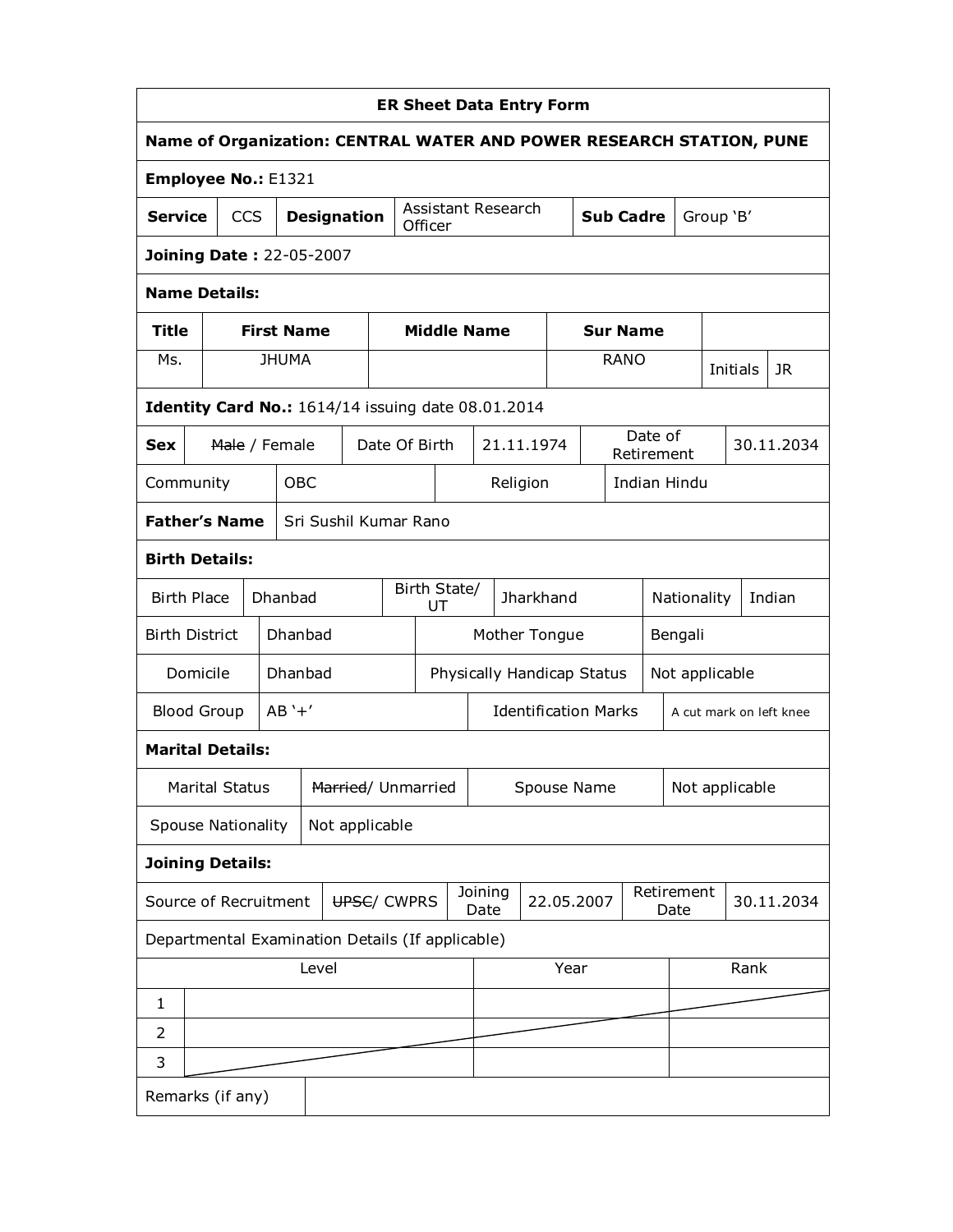| Languages known:                |                         |             |              |              |  |  |  |  |  |  |
|---------------------------------|-------------------------|-------------|--------------|--------------|--|--|--|--|--|--|
|                                 | <b>Name of Language</b> | <b>Read</b> | <b>Write</b> | <b>Speak</b> |  |  |  |  |  |  |
| Indian Languages 1<br>Known     | Bengali                 | Yes         | Yes          | Yes          |  |  |  |  |  |  |
| 2                               | Hindi                   | Yes         | Yes          | Yes          |  |  |  |  |  |  |
| 3                               | English                 | Yes         | Yes          | Yes          |  |  |  |  |  |  |
| Foreign Languages<br>Known<br>1 |                         |             |              |              |  |  |  |  |  |  |
| 2                               |                         |             |              |              |  |  |  |  |  |  |
| 3                               |                         |             |              |              |  |  |  |  |  |  |

# **Details of deputation (if applicable)**

| Name of the Office | Post held at that<br>time in parent office | Name of post<br>(selected for<br>deputation | Period of deputation |      |  |
|--------------------|--------------------------------------------|---------------------------------------------|----------------------|------|--|
|                    |                                            |                                             | Since                | From |  |
|                    |                                            |                                             |                      |      |  |

# **Details of Foreign Visit**

| SI.<br>No. | Place of Visit | Date of<br>visit | Post held at<br>that time | Whether it<br>is a<br>personal or<br>official visit | Details of visit |
|------------|----------------|------------------|---------------------------|-----------------------------------------------------|------------------|
|            |                |                  |                           |                                                     |                  |
|            |                |                  |                           |                                                     |                  |

## **Transfer/Posting Detail (if applicable)**

| Place | Period of posting |      |  |  |  |  |  |
|-------|-------------------|------|--|--|--|--|--|
|       | Since             | From |  |  |  |  |  |
|       |                   |      |  |  |  |  |  |
|       |                   |      |  |  |  |  |  |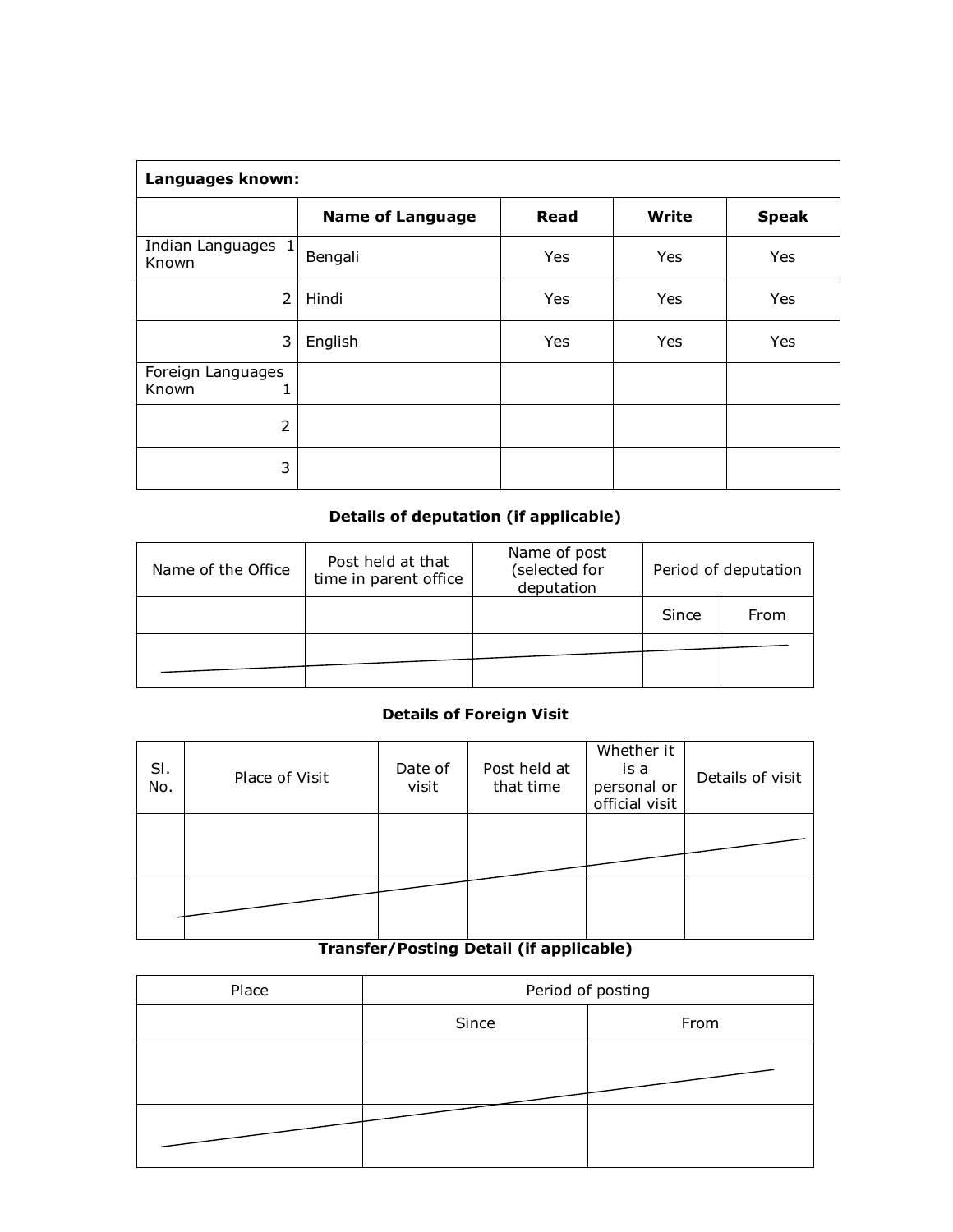|                      |                                                  |                      |                       |      |                                      |                                                |  | Qualification: (Use extra photocopy sheets for multi qualifications, experience, training, awards details) |                                                                      |           |                         |                                  |  |  |  |
|----------------------|--------------------------------------------------|----------------------|-----------------------|------|--------------------------------------|------------------------------------------------|--|------------------------------------------------------------------------------------------------------------|----------------------------------------------------------------------|-----------|-------------------------|----------------------------------|--|--|--|
| Qualification        |                                                  |                      |                       |      |                                      | Discipline                                     |  |                                                                                                            |                                                                      |           |                         | Specialization 1                 |  |  |  |
|                      | 1. M.Sc<br>Physics<br>Electronics                |                      |                       |      |                                      |                                                |  |                                                                                                            |                                                                      |           |                         |                                  |  |  |  |
| 2. MCA               |                                                  |                      |                       |      |                                      | <b>Computer Science</b>                        |  |                                                                                                            | Computer Science &<br>Application                                    |           |                         |                                  |  |  |  |
|                      | Year                                             |                      |                       |      | Division                             |                                                |  | CGPA/ % Marks                                                                                              |                                                                      |           |                         | Specialization 2                 |  |  |  |
| 1. 1999              |                                                  |                      |                       |      | 1 <sup>st</sup>                      |                                                |  | 73.5                                                                                                       |                                                                      |           |                         | <b>NA</b>                        |  |  |  |
| 2. 2002              |                                                  |                      |                       |      | 2 <sub>nd</sub>                      |                                                |  | 58.9                                                                                                       |                                                                      |           |                         | <b>NA</b>                        |  |  |  |
|                      | Institution                                      |                      |                       |      | University                           |                                                |  | Place                                                                                                      |                                                                      |           |                         | Country                          |  |  |  |
|                      | 1. R. S.P College,<br>Jharia                     |                      |                       |      | VBU, Hazaribag                       |                                                |  | Dhanbad                                                                                                    |                                                                      |           | India                   |                                  |  |  |  |
|                      | 2. ISL, ISM, Dhanbad                             |                      |                       |      |                                      | IGNOU, New Delhi                               |  | Dhanbad                                                                                                    |                                                                      |           | India                   |                                  |  |  |  |
| <b>Experience:</b>   |                                                  |                      |                       |      |                                      |                                                |  |                                                                                                            |                                                                      |           |                         |                                  |  |  |  |
|                      | Type of Posting                                  |                      |                       |      |                                      |                                                |  |                                                                                                            | Level                                                                |           |                         |                                  |  |  |  |
|                      | Direct Recruitment (CWPRS)                       |                      |                       |      |                                      | Group- 'B'                                     |  |                                                                                                            |                                                                      |           |                         |                                  |  |  |  |
|                      |                                                  | Designation          |                       |      | <b>Present Position</b>              |                                                |  |                                                                                                            |                                                                      |           |                         |                                  |  |  |  |
|                      | Assistant Research Officer                       |                      |                       |      | Permanent                            |                                                |  |                                                                                                            |                                                                      |           |                         |                                  |  |  |  |
| Ministry             |                                                  |                      |                       |      |                                      | Department                                     |  |                                                                                                            |                                                                      |           |                         |                                  |  |  |  |
| MoWR, RD & GR        |                                                  |                      |                       |      |                                      | Central Water and Power Research Station, Pune |  |                                                                                                            |                                                                      |           |                         |                                  |  |  |  |
| Office               |                                                  |                      |                       |      |                                      | Place                                          |  |                                                                                                            |                                                                      |           |                         |                                  |  |  |  |
| CWPRS, Pune          |                                                  |                      |                       |      |                                      |                                                |  | Khadakwasla, Pune-411 024                                                                                  |                                                                      |           |                         |                                  |  |  |  |
|                      | <b>Experience Subject</b>                        |                      |                       |      |                                      |                                                |  | Period of Posting                                                                                          |                                                                      |           |                         |                                  |  |  |  |
|                      | Major                                            |                      |                       |      |                                      |                                                |  | From                                                                                                       |                                                                      | To        |                         |                                  |  |  |  |
|                      | Hydrology and Water<br><b>Resources Analysis</b> |                      |                       |      |                                      | 22.05.2007                                     |  |                                                                                                            |                                                                      |           | Till date               |                                  |  |  |  |
|                      | <u>(minimum 1 week &amp; above)</u>              |                      |                       |      |                                      |                                                |  | Note:-Refer the Annexure to fill above Major, Minor Subjects and below given training subject              |                                                                      |           |                         |                                  |  |  |  |
|                      | Training: Annexure - A (Separately attached)     |                      |                       |      |                                      |                                                |  |                                                                                                            |                                                                      |           |                         |                                  |  |  |  |
| <b>Training Year</b> |                                                  |                      |                       |      | <b>Training Name</b>                 |                                                |  |                                                                                                            |                                                                      |           | <b>Training Subject</b> |                                  |  |  |  |
|                      |                                                  |                      |                       |      |                                      |                                                |  |                                                                                                            |                                                                      |           |                         |                                  |  |  |  |
|                      | Level                                            |                      | Institute Name, Place |      |                                      |                                                |  | Field Visit Country                                                                                        |                                                                      |           |                         | Field Visit Place (within India) |  |  |  |
|                      |                                                  |                      |                       |      |                                      |                                                |  |                                                                                                            |                                                                      |           |                         |                                  |  |  |  |
|                      | <b>Sponsoring Authority</b>                      |                      |                       | From |                                      | Period of Training<br>To                       |  |                                                                                                            | Duration<br>in Weeks)                                                |           |                         | Result<br>Qualified              |  |  |  |
|                      |                                                  |                      |                       |      |                                      |                                                |  |                                                                                                            |                                                                      |           |                         | Not Qualified                    |  |  |  |
|                      | <b>Awards/Publications:</b>                      |                      |                       |      |                                      |                                                |  |                                                                                                            |                                                                      |           |                         |                                  |  |  |  |
|                      |                                                  | Type of Activity:    |                       |      | Academic                             |                                                |  |                                                                                                            |                                                                      | $\sqrt{}$ |                         | Non Academic                     |  |  |  |
|                      |                                                  | <b>Activity Area</b> |                       |      |                                      |                                                |  | <b>Activity Subject</b>                                                                                    |                                                                      |           |                         | <b>Activity Title</b>            |  |  |  |
|                      | Journal of Hydrologic<br>Engineering, ASCE       |                      |                       |      | Remote Sensing in Water<br>Resources |                                                |  |                                                                                                            | Preliminary Projects<br>using DEM- Addressing<br>Inaccuracies in DEM |           |                         |                                  |  |  |  |
| Day                  |                                                  | Month                |                       | Year |                                      |                                                |  | Activity                                                                                                   |                                                                      |           |                         | Level                            |  |  |  |
| $---$                |                                                  | ---                  |                       | 2011 |                                      |                                                |  | Description/Remarks<br><b>NA</b>                                                                           |                                                                      |           |                         | <b>NA</b>                        |  |  |  |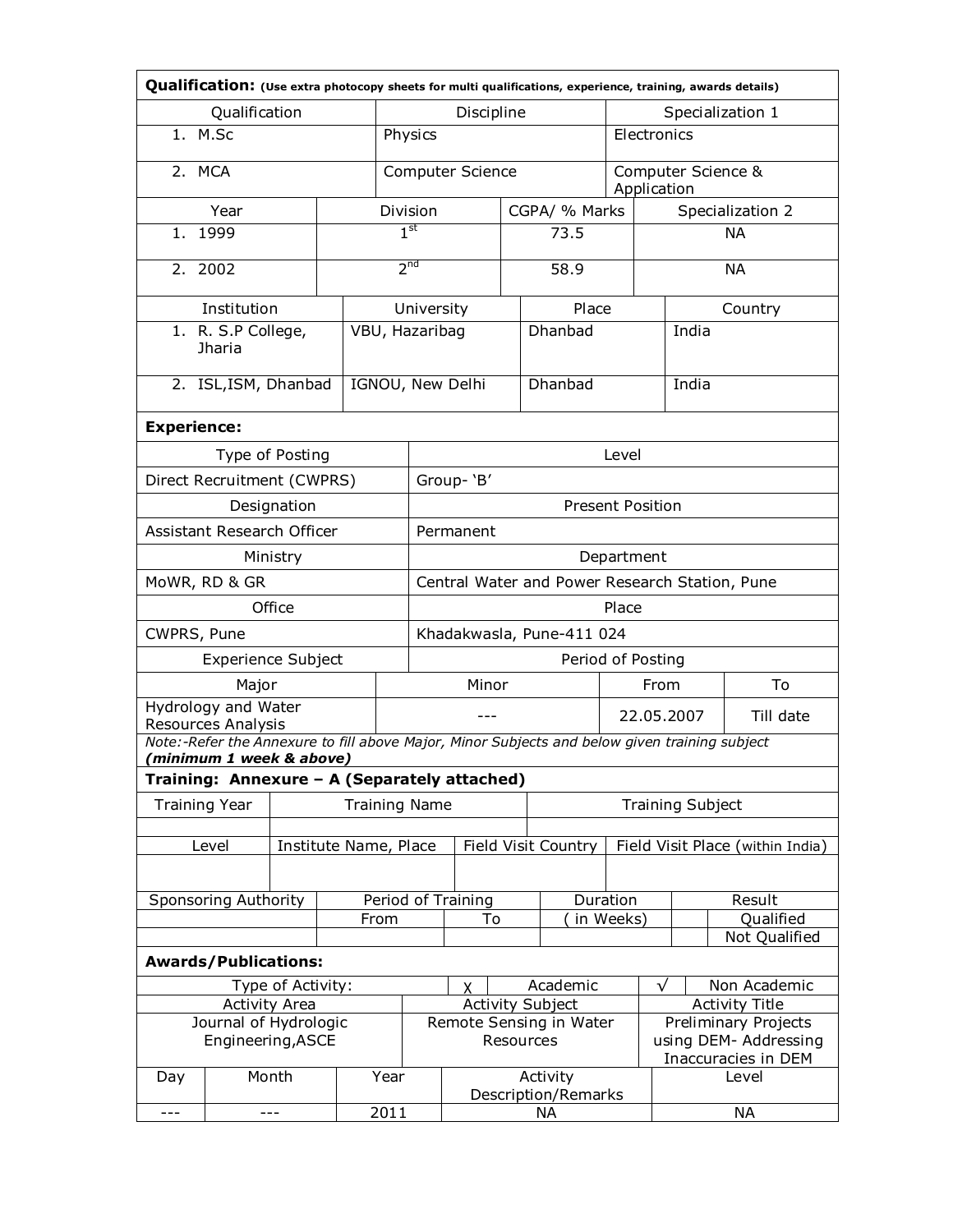Note: (i) Concerned CCS Officer is responsible for the correctness of information sent through ER Sheet proforma.

(ii) Subject to verification by the concerned administrative authorities.

### Date: 25.06.2015 Place: Pune

Information checked and verified – by Signature of Officer

| Section Officer | Ministry/<br>Department |                 |  |
|-----------------|-------------------------|-----------------|--|
| E-mail id:      | Room No.                | <b>Building</b> |  |
| Phone No.       | Wing No.                |                 |  |